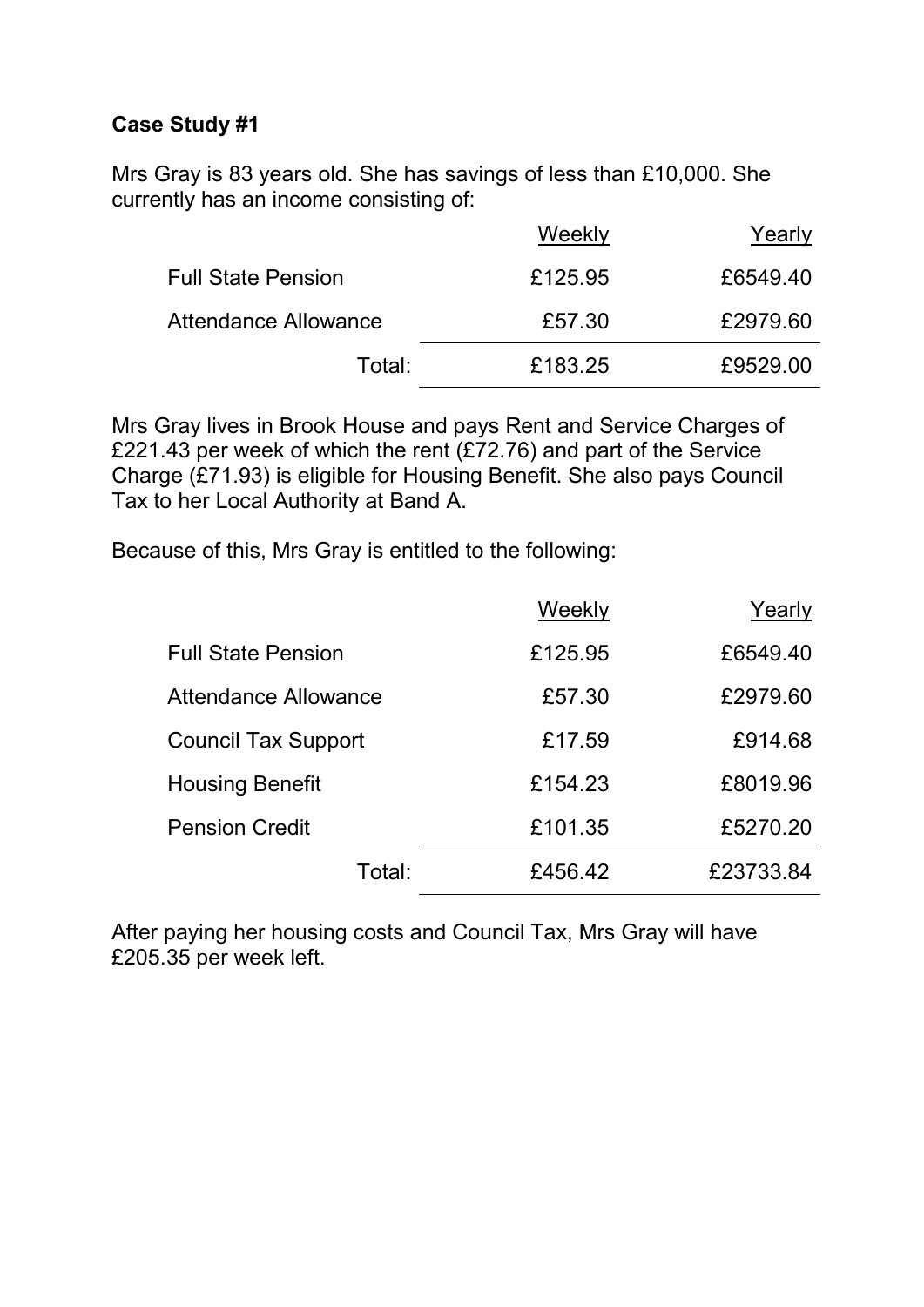Mr Green is 78 years old. He has savings of less than £10,000. He currently has an income consisting of:

|                           | Weekly  | Yearly   |
|---------------------------|---------|----------|
| <b>Full State Pension</b> | £125.95 | £6549.40 |
| Total:                    | £125.95 | £6549.40 |

Mr Green lives in Brook House and pays Rent and Service Charges of £221.43 per week of which the rent (£74.94) and part of the Service Charge (£79.29) is eligible for Housing Benefit. He also pays Council Tax to his Local Authority at Band A.

Because of this, Mr Green is entitled to the following:

|                            | Weekly  | Yearly    |
|----------------------------|---------|-----------|
| <b>Full State Pension</b>  | £125.95 | £6549.40  |
| <b>Council Tax Support</b> | £17.59  | £914.68   |
| <b>Housing Benefit</b>     | £154.23 | £8019.96  |
| <b>Pension Credit</b>      | £37.05  | £1926.60  |
| Total:                     | £334.82 | £17410.64 |

After paying his housing costs and Council Tax, Mr Green will have £95.80 per week left.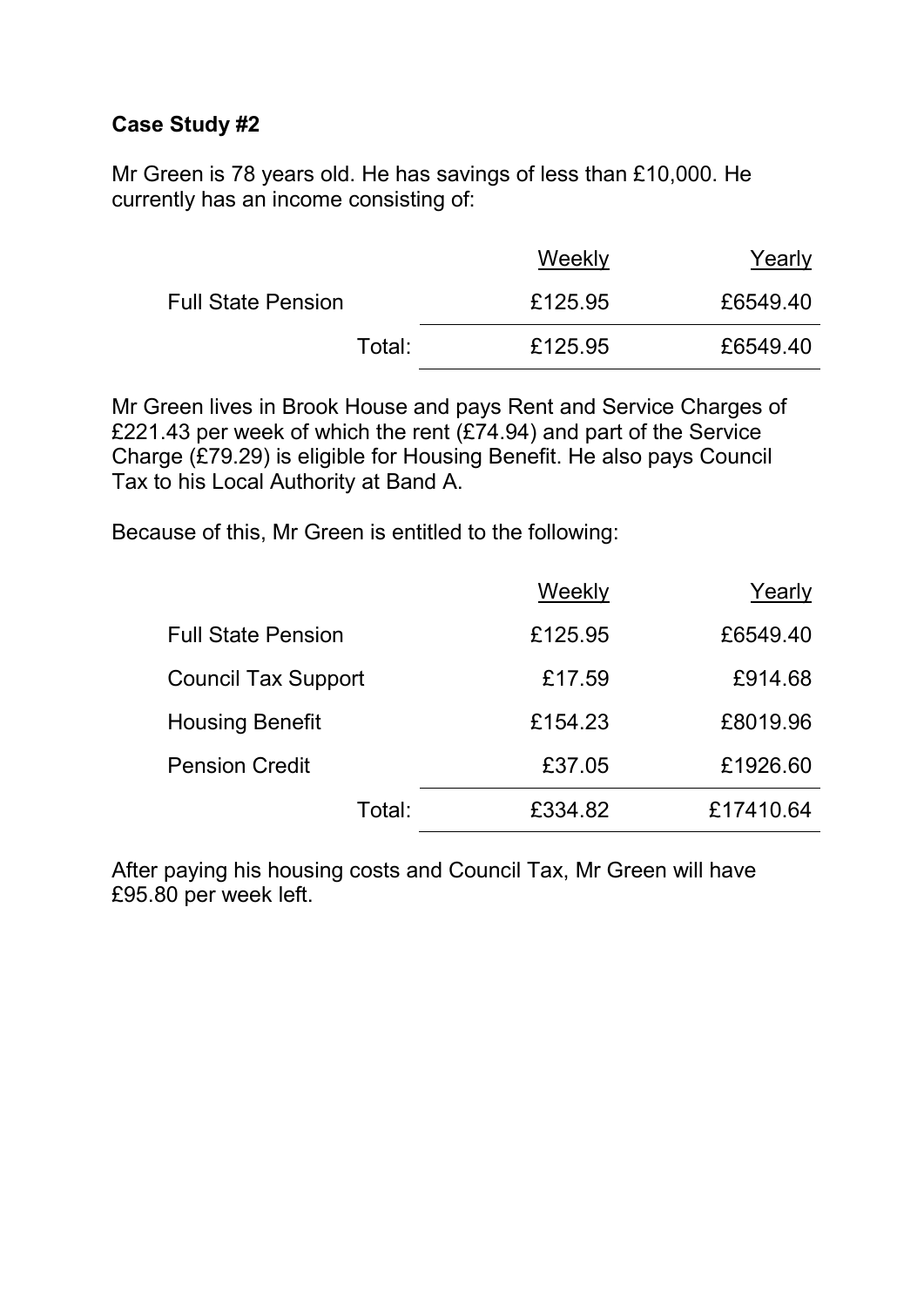Mrs Brown is 87 years old. She has savings of less than £10,000. She currently has an income consisting of:

|                             | Weekly  | Yearly   |
|-----------------------------|---------|----------|
| <b>Full State Pension</b>   | £125.95 | £6549.40 |
| <b>Occupational Pension</b> | £25.00  | £1300.00 |
| Total:                      | £150.95 | £7849.40 |

Mrs Brown lives in Brook House and pays Rent and Service Charges of £221.43 per week of which the rent (£72.76) and part of the Service Charge (£71.93) is eligible for Housing Benefit. She also pays Council Tax to her Local Authority at Band A.

Because of this, Mrs Brown is entitled to the following:

|                             | Weekly  | Yearly    |
|-----------------------------|---------|-----------|
| <b>Full State Pension</b>   | £125.95 | £6549.40  |
| <b>Pension Credit</b>       | £18.21  | £946.92   |
| <b>Council Tax Support</b>  | £17.59  | £914.68   |
| <b>Housing Benefit</b>      | £154.23 | £8019.96  |
| <b>Occupational Pension</b> | £25.00  | £1300.00  |
| Total:                      | £340.98 | £17730.96 |

After paying her housing costs and Council Tax, Mrs Brown will have £101.96 per week left.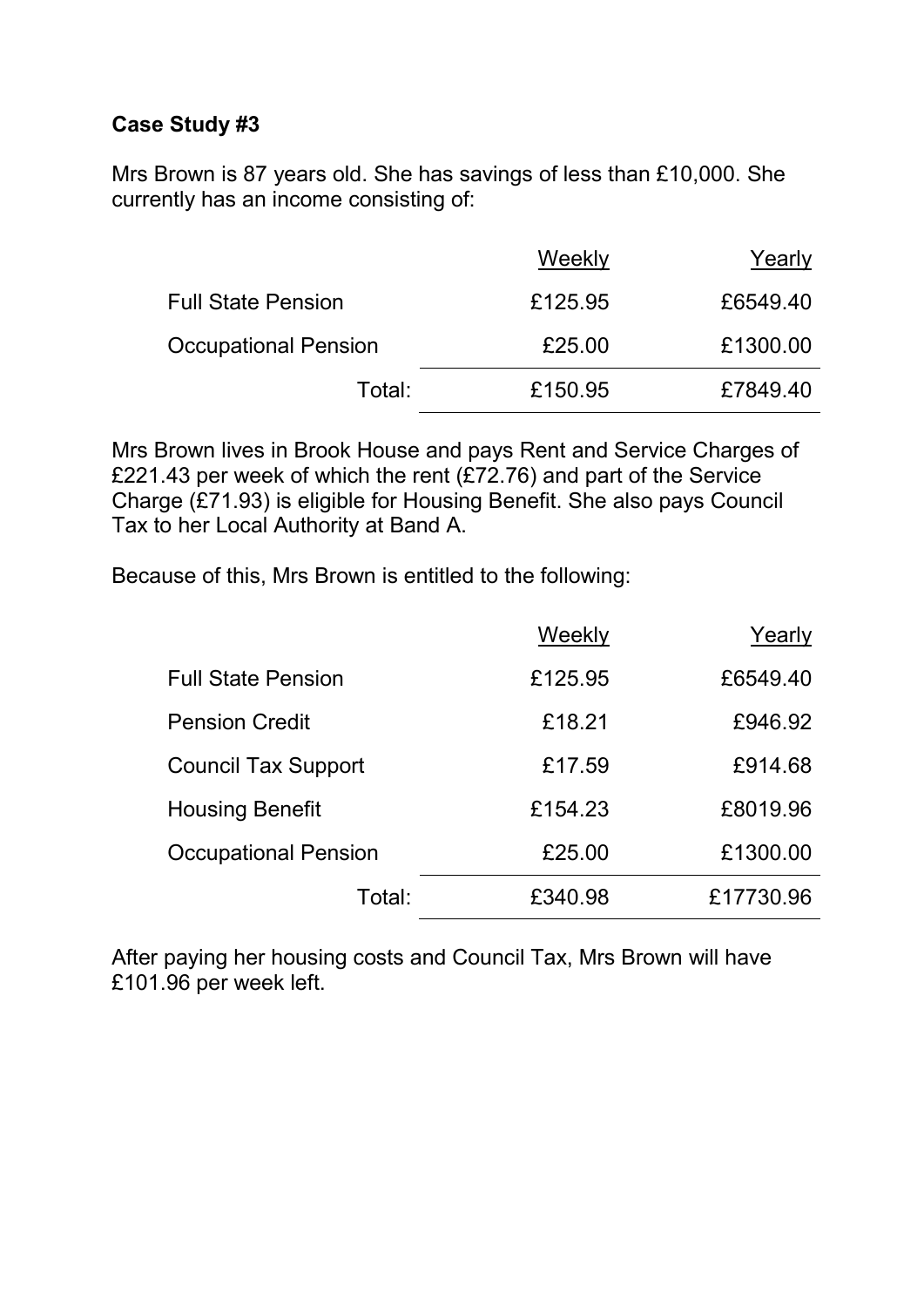Mr Oakover is 87 years old. He has savings of £14,000. He currently has an income consisting of:

|                             | Weekly  | Yearly    |
|-----------------------------|---------|-----------|
| <b>Full State Pension</b>   | £125.95 | £6549.40  |
| <b>Occupational Pension</b> | £95.00  | £4940.00  |
| Total:                      | £210.95 | £11489.40 |

Mr Oakover lives in Brook House and pays Rent and Service Charges of £221.43 per week of which the rent (£74.94) and part of the Service Charge (£79.29) is eligible for Housing Benefit. He also pays Council Tax to her Local Authority at Band A.

Because of this, Mr Oakover is entitled to the following:

|                             | Weekly  | Yearly    |
|-----------------------------|---------|-----------|
| <b>Full State Pension</b>   | £125.95 | £6549.40  |
| <b>Council Tax Support</b>  | £7.08   | £368.16   |
| <b>Housing Benefit</b>      | £120.07 | £6243.64  |
| <b>Occupational Pension</b> | £95.00  | £4940.00  |
| Total:                      | £348.10 | £18101.20 |

After paying his housing costs and Council Tax, Mr Oakover will have £90.85 per week left. He will still have his savings of £14,000 and if this decreases his Housing Benefit and Council Tax Support will go up.